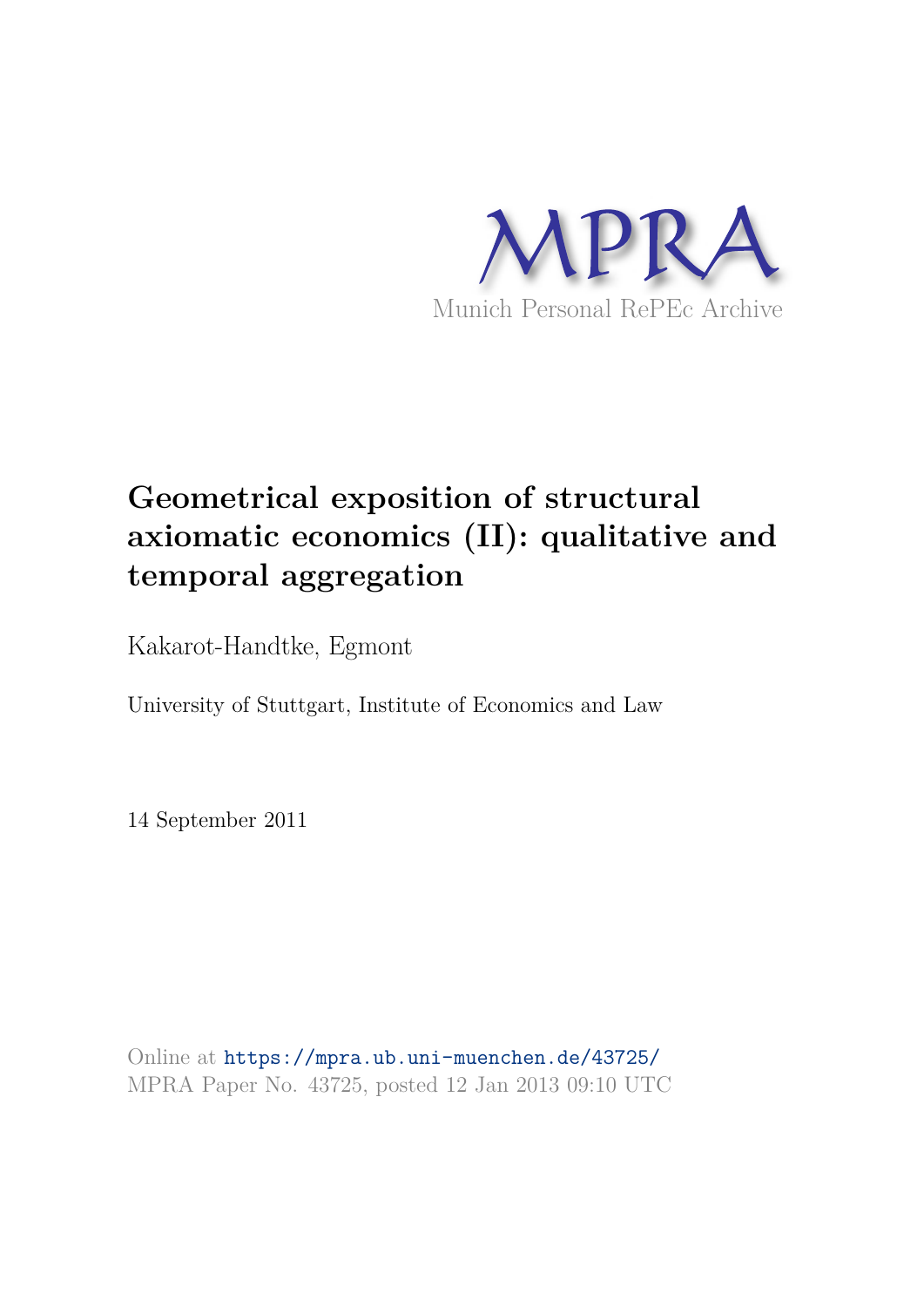# Geometrical Exposition of Structural Axiomatic Economics (II): Qualitative and Temporal Aggregation

Egmont Kakarot-Handtke\*

#### Abstract

Behavioral assumptions are not solid enough to be eligible as first principles of theoretical economics. Hence all endeavors to lay the formal foundation on a new site and at a deeper level actually need no further vindication. Part (I) of the structural axiomatic analysis submits three nonbehavioral axioms as groundwork and applies them to the simplest possible case of the pure consumption economy. The geometrical analysis makes the interrelations between income, profit and employment under the conditions of market clearing and budget balancing immediately evident. Part (II) applies the differentiated axiom set to the analysis of qualitative and temporal aggregation.

JEL D00, E00

Keywords new framework of concepts; structure-centric; axiom set; supersymmetry; general equilibrium; dimensionless variables; income; profit; distributed profit; retained profit; full employment

<sup>\*</sup>Affiliation: University of Stuttgart, Institute of Economics and Law, Keplerstrasse 17, D-70174 Stuttgart. Correspondence address: AXEC, Egmont Kakarot-Handtke, Hohenzollernstraße 11, D-80801 München, Germany, e-mail: handtke@axec.de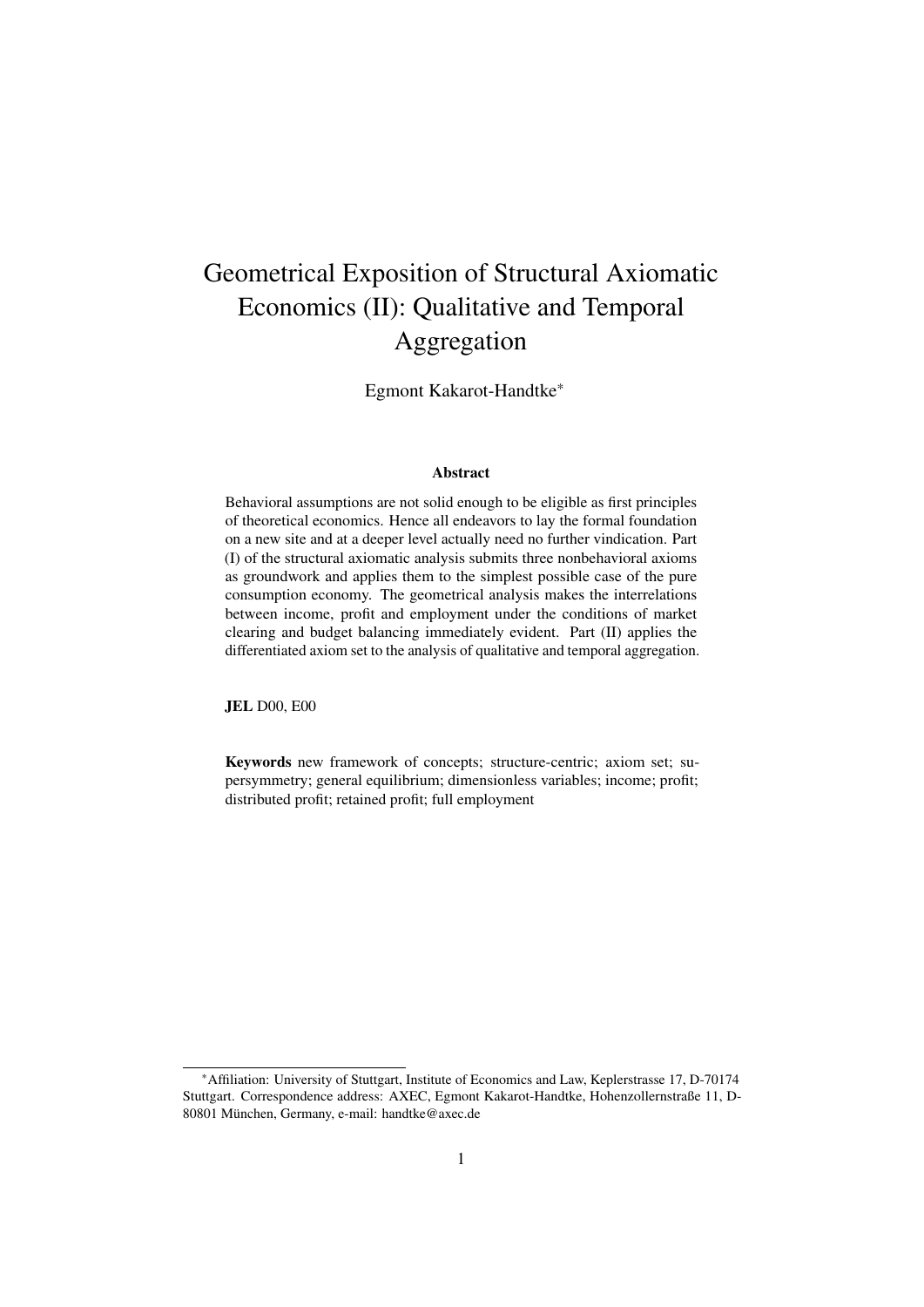The present paper is the sequel to (2012). Taking the general case of the consumption economy as a point of departure it has been demonstrated in Part (I) how income, profit and distributed profit are interconnected in the reproducible consumption economy with market clearing and budget balancing. The analysis has been confined to one firm and one period. It is now generalized for an arbitrary number of firms and periods.

The minimalistic structural frame that constitutes the pure consumption economy is set up in Section 1. In Section 2 the exemplary mapping of a differentiated microeconomic state onto the structural axiom set is carried out geometrically. The difference between the notion of a behavioral equilibrium and the notion of structural supersymmetry is discussed in Section 3 and some good reasons are provided as to why the latter is preferable. In Section 4 the exemplary mapping of a differentiated period sequence onto the structural axiom set is carried out geometrically. Section 5 concludes.

# 1 Axioms and definitions

The first three structural axioms relate to income, production, and expenditures in a period of arbitrary length. For the beginning the period length is assumed to be the calendar year. Simplicity demands that we have at first one world economy, one firm, and one product.

Total income of the household sector *Y* in period *t* is the sum of wage income, i.e. the product of wage rate *W* and working hours *L*, and distributed profit, i.e. the product of dividend *D* and the number of shares *N*.

$$
Y = WL + DN \quad |t \tag{1}
$$

Output of the business sector  $O$  is the product of productivity  $R$  and working hours.

$$
O = RL \quad |t \tag{2}
$$

Consumption expenditures *C* of the household sector is the product of price *P* and quantity bought *X*.

$$
C = PX \quad |t \tag{3}
$$

With (4) wage income  $Y_W$  and distributed profit income  $Y_D$  is defined:

$$
Y_W \equiv WL \qquad Y_D \equiv DN \quad |t. \tag{4}
$$

Definitions determine the logical context of concepts, they add no new content to the axiom set.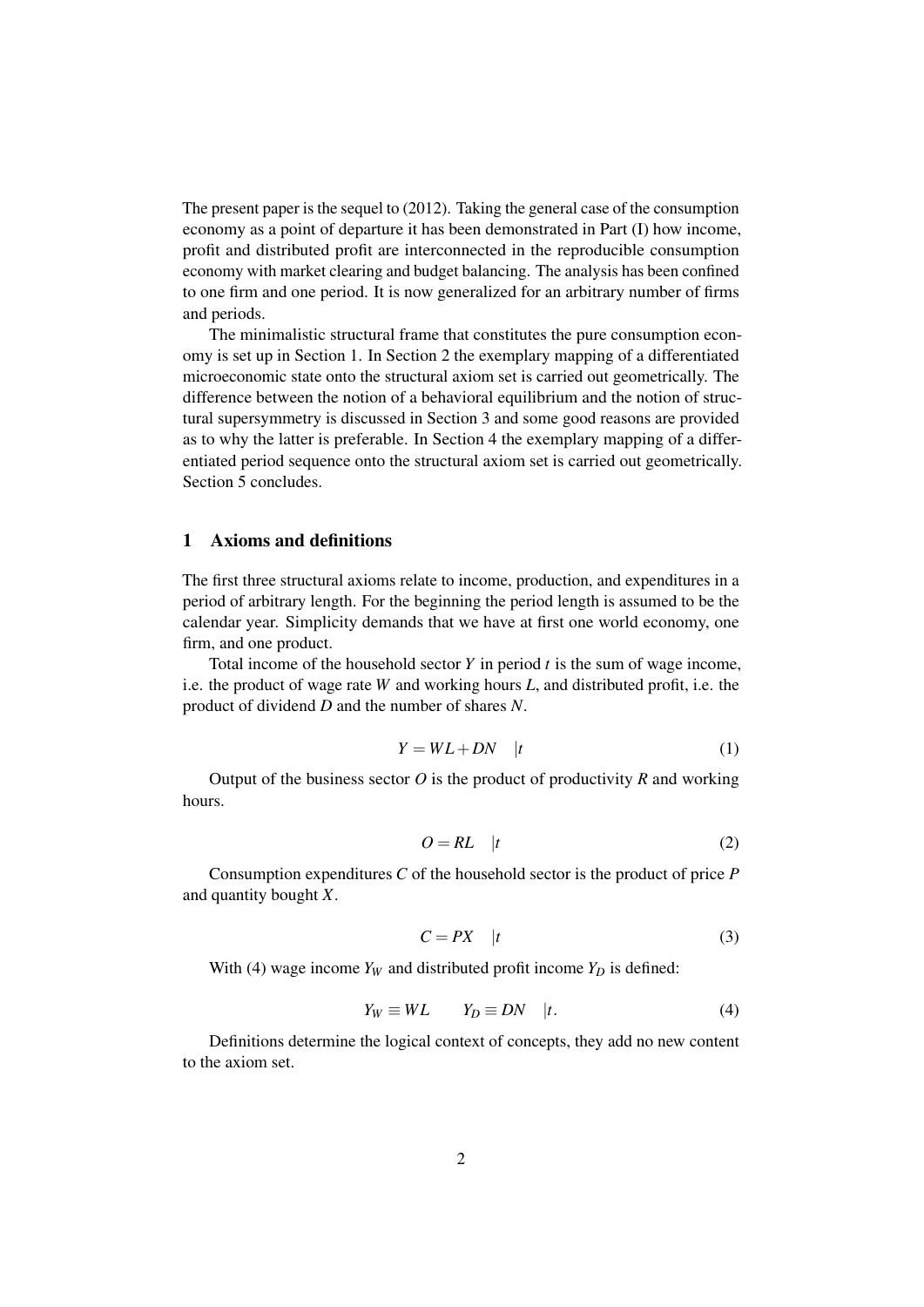#### 2 Qualitative aggregation

The axiom set refers to one single firm. Since the economy is composed of an indefinite – but certainly not infinite – number of firms differentiation is one of the nearest tasks. It is carried out geometrically in Figure 1a (for the formal underpinnings see 2011c, Appendix A).

The four axes represent the positive values of the variables employment *L*, income *Y*, consumption expenditures *C*, output *O*, and quantity bought *X,* respectively. The quadrants are numbered according to the axioms they enclose. The bisecting line in the northwestern quadrant mirrors income from the horizontal to the vertical axis.

The business sector is, in the 1st quadrant, split up into three firms with equal shares of the total working hours *L*. The number of firms and the distribution of the working hours  $L_A$ ,  $L_B$ ,  $L_C$  between them is arbitrary. The different individual wage rates *within* each firm are given by the tangents to the income curve and they are here ordered from the lowest to the highest. The wage incomes  $Y_{WA}$ ,  $Y_{WB}$ ,  $Y_{WC}$ include the remuneration of all managers and executives of the respective firm. For the sake of simplicity the wage structure is assumed to be identical in all three firms. The individual incomes of the employees are graphically cumulated and sum up to total period income *Y*. Distributed profits have been set to zero.

The productivities  $R_A$ ,  $R_B$ ,  $R_C$  that are given by the slopes of each line segment in the 2nd quadrant are different for each firm. The respective labor inputs and productivities yield the period outputs  $O_A$ ,  $O_B$ ,  $O_C$  as shown on the horizontal axis. The outputs are qualitatively different. The magnitude of the different productivities and outputs depends on the unit of measurement, e.g. ounce, liter, piece, square meter, carat, and so on.

It has to be emphasized that the productivities need not be fix for all levels of labor input, that is, the 2nd axiom is compatible with increasing, constant and decreasing returns. The geometrical representation is a snapshot for the period under consideration.

The 3rd quadrant depicts the price–quantity configurations for each product and the shares  $C_A$ ,  $C_B$ ,  $C_C$  of total consumption expenditures *C*. The prices  $P_A$ ,  $P_B$ ,  $P_C$ are represented by the slopes of the respective line segments. The quantities bought  $X_A, X_B, X_C$  from each firm are – here – equal to the quantities produced  $O_A, O_B, O_C$ . There are no changes of inventory.

The juxtaposition in the quadrant with the  $45^\circ$  line shows that consumption expenditures  $C_A$ ,  $C_B$ ,  $C_C$  are here exactly equal to wage incomes  $Y_{WA}$ ,  $Y_{WB}$ ,  $Y_{WC}$  for each firm. For the business sector as a whole therefore holds  $C = Y$ .

The business sector's financial profit  $\Delta Q_{fi}$  in period *t* is defined with (5) as the difference between the sales revenues – for the economy as a whole identical with total consumption expenditures  $C$  – and costs – here identical with total wage income *Y<sup>W</sup>* :

$$
\Delta Q_{fi} \equiv C - Y_W \equiv PX - WL \quad |t. \tag{5}
$$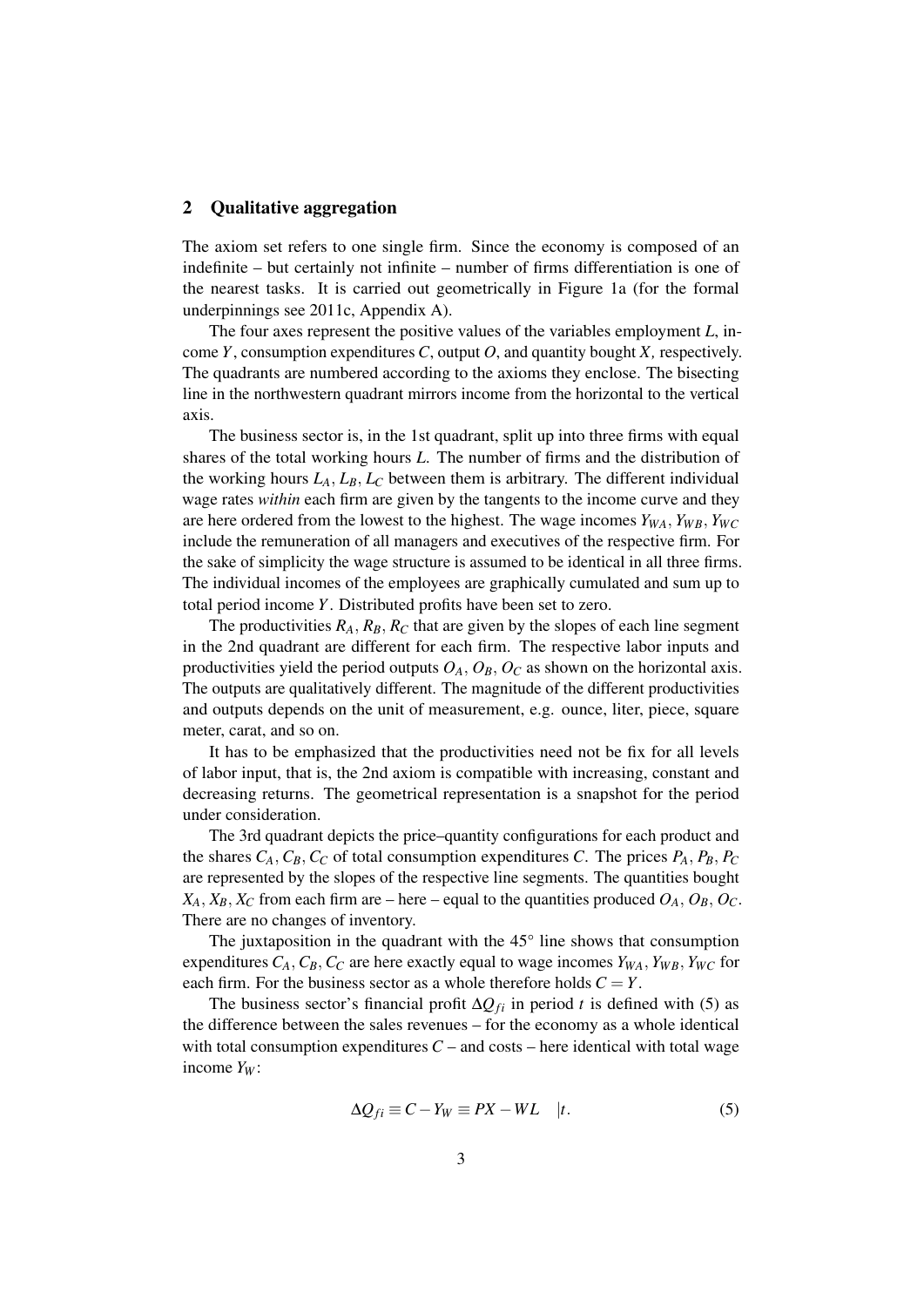

(a) Three firms produce and sell three diverse consumption goods under the condition of market clearing and budget balancing



(b) The identical mapping of the coordinates *a*, *b*, *c*, *d* and the origin from Figure 1a to 1b amounts to the aggregation of the detailed structure of the business and the household sector and yields the graphical representation of the structural axiom set

Figure 1: Qualitative aggregation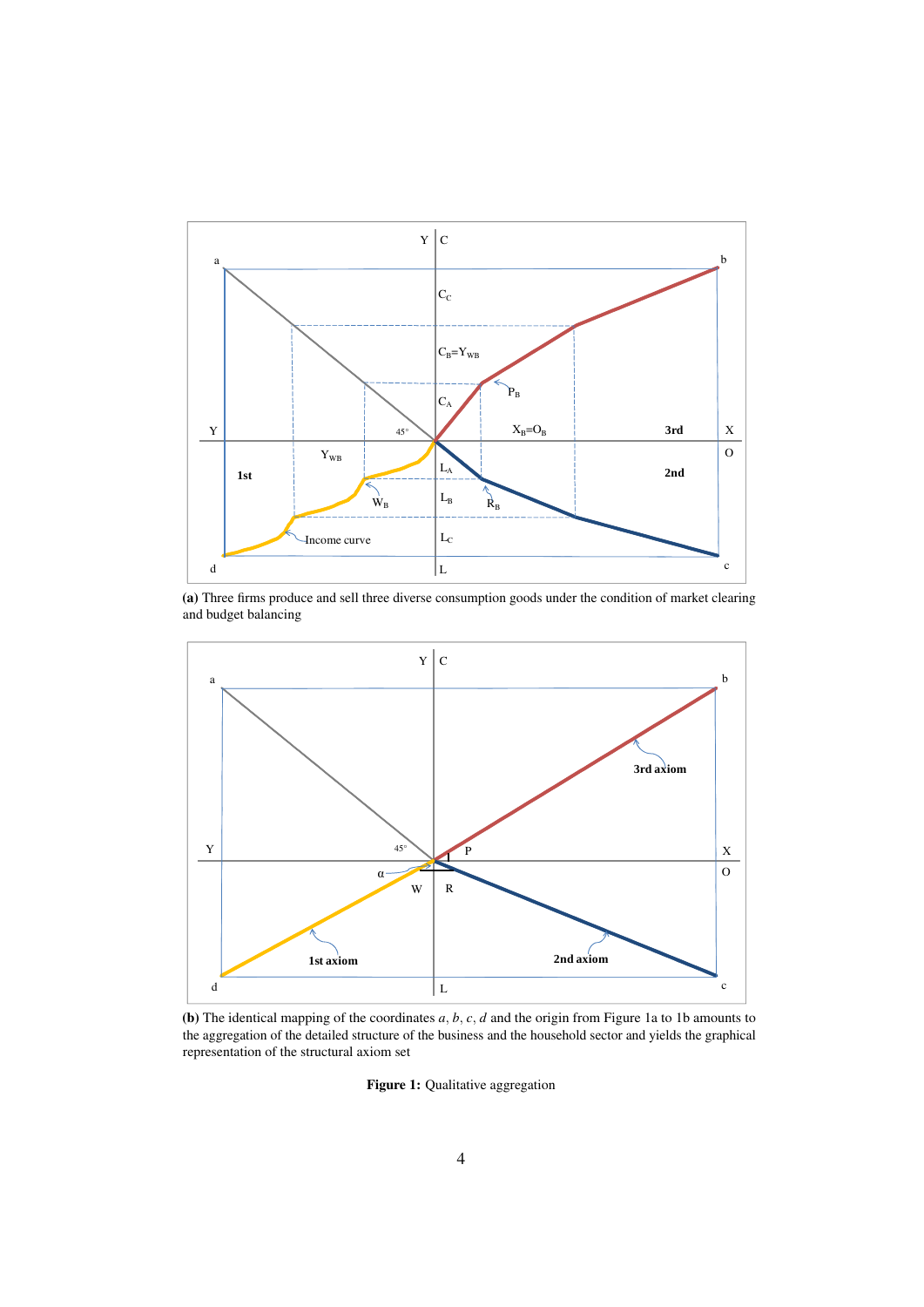This gives for firm *A* and analogous for the other firms:

$$
\Delta Q_{fiA} \equiv C_A - Y_{WA} \equiv P_A X_A - W_A L_A \quad |t. \tag{6}
$$

The profit of each firm in Figure 1a is zero by construction. Therefore we have for the economy as a whole at first neither profit nor distributed profit.

The coordinates of points *a*, *b*, *c*, *d* in Figure 1a and the origin are now mapped to Figure 1b. The details are left behind. The straight lines that now connect the origin with the four identical coordinate points *a*, *b*, *c*, *d* represent the axiom set. The mapping therefore amounts to the aggregation of the business sector and the household sector, respectively. Aggregation leads formally back to the sole firm that has been the axiomatic point of departure.

The mapping that has been exemplarily carried out in Figure 1 can be generalized for an arbitrary number of firms and agents. For the economy as a whole one has  $X_{ABC} = O_{ABC}$  and  $C = Y$ , i.e. the product markets are cleared and the household sector's budget is balanced. This configuration is referred to as supersymmetric outcome in the product market. Supersymmetry is a purely structural property and means not a whit more than that the household sector's consumption expenditure are exactly equal to the period income and the business sector's period output is exactly equal to the quantity bought by the household sector. This market outcome configuration is outstanding among all other possible market outcomes. Supersymmetry is fundamentally different from equilibrium as it does not refer to human behavior or to anonymous market forces. It is established by conditions that highlight one configuration among all logically possible configurations. The beauty of the supersymmetric configuration is that it is reproducible in principle for an indefinite number of periods.

What exactly does the mapping formally entail? The geometrical transformation of the kinked lines in Figure 1a to the straight lines in Figure 1b amounts to the calculation of the respective weighted averages. Thus the wage rate in the 1st quadrant, which is equal to the tangent function of the angle  $\alpha$ , is given by:

$$
W \equiv \frac{1}{L} \left( W_A L_A + W_B L_B + W_C L_C \right) \quad |t. \tag{7}
$$

Variable *W<sup>A</sup>* is in turn the average wage rate of firm *A* and likewise for the other firms.

The productivity in the 2nd quadrant is given by:

$$
R \equiv \frac{1}{L} \left( R_A L_A + R_B L_B + R_C L_C \right) \quad |t. \tag{8}
$$

The productivity *R* is a composite of productivities with diverse dimensions and it is not clear at first sight whether this average, which is geometrically at any time feasible, is economically meaningful.

Finally, the price in the 3rd quadrant is given by:

$$
P \equiv \frac{1}{X} \left( P_A X_A + P_B X_B + P_C X_C \right) \quad |t. \tag{9}
$$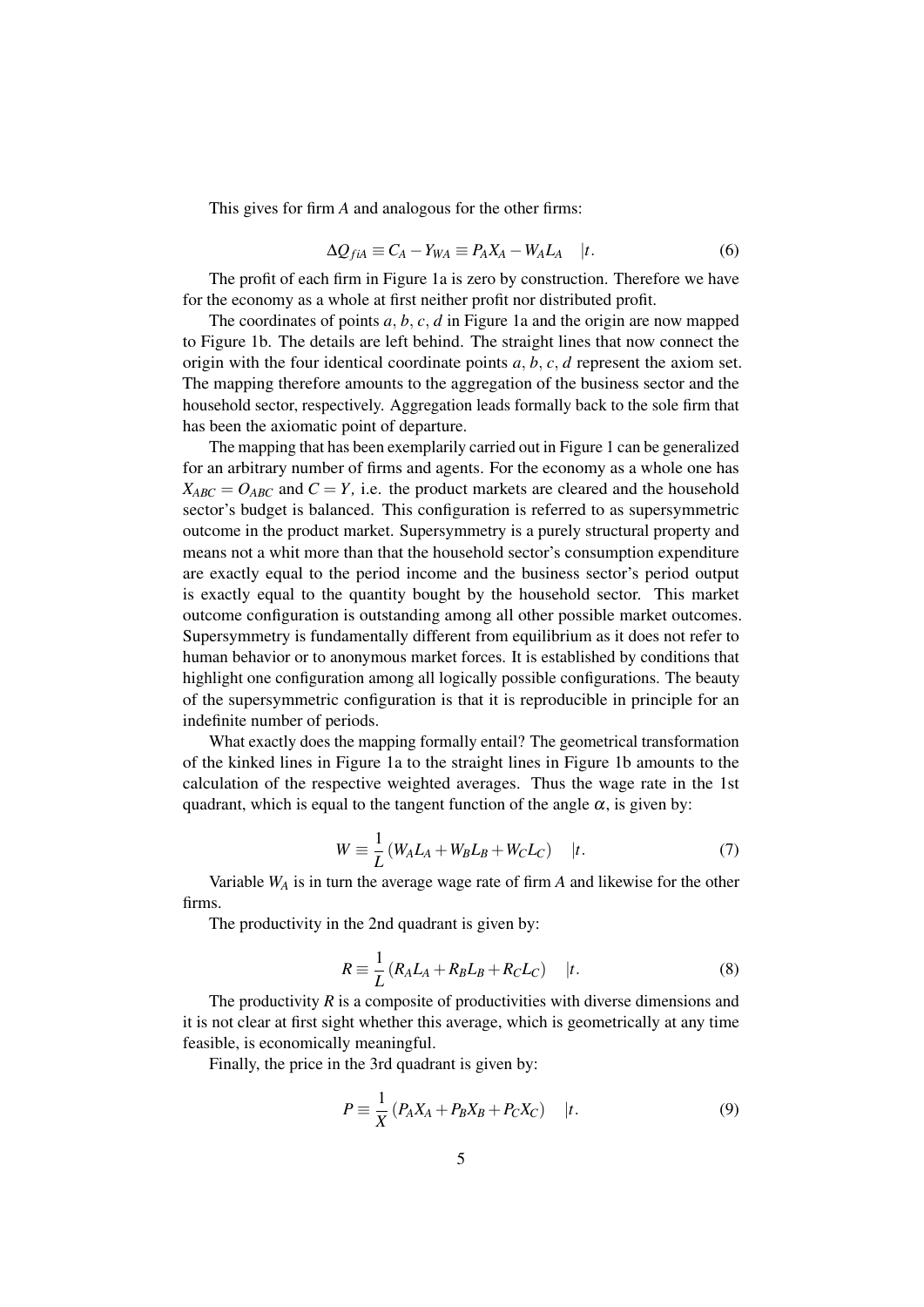The composite quantity *X* is made up of quantities with quite different dimensions, e.g. number of cars, liters of milk, and square meters of carpet:

$$
X \equiv X_A + X_B + X_C \quad |t. \tag{10}
$$

Recalling the saying that it makes no sense to count together apples and oranges the first thing to consider is that it is by no means self-evident that apples can be counted together in the first place:

... from a strict utilitarian point of view, there is no such thing as a generic commodity. To every individual qua individual, each apple is different . . . the self-identity of the commodity, which is the necessary prerequisite of its basis as a cardinal number, is not at all psychologically present. (Mirowski, 1986, p. 205), see also (Mirowski, 2004)

That apples may be counted together already requires an abstraction with a more or less arbitrary bundling of physical characteristics. Thus, when we are not interested in apples and oranges as such there is no objection against lumping together a kilo of each and carrying home two kilos of fruit. In the same manner we can intelligibly speak of a zoo that is inhabited by nine mammals counting together four elephants, three dolphins and two bumblebee bats. Hence, when we introduce the abstract term *unit of output* we can sum up the heterogeneous specific units of  $X_A, X_B, X_C$ . This abstraction makes it possible to calculate the price *P* of Figure 1b as a correspondence of the prices of Figure 1a. Care has to be taken, however, of what this operation entails.

In Figure 2 the line segment  $X_1$  is the result of a straightforward addition of output quantities with diverse dimensions as in (10). Let us assume now that an abstract unit of output has been defined as a unique measuring rod and that all output quantities are expressed in this new standard unit. Measured in this unit the composite output is now  $X_2$  with a unique dimension. In quantitative and qualitative terms, of course, output and quantity bought do not change at all. The change in the unit of measurement affects productivity and price in (7) and (8). Expressed in the standard unit the price is higher and the productivity is lower compared to the initial situation. The salient point is that the new values are geometrically related as follows:

*X*1

$$
P_1 = \frac{e}{X_1} \quad R_1 = \frac{X_1}{f} \quad \Rightarrow \quad P_1 R_1 = \frac{e}{f}
$$
  

$$
P_2 = \frac{e}{X_2} \quad R_2 = \frac{X_2}{f} \quad \Rightarrow \quad P_2 R_2 = \frac{e}{f}
$$
 (11)

Changes of the unit of measurement do not affect the *product* of price and productivity. The variable that gives rise to the question of measurement simply cancels out. Whenever both variables are used in conjunction it is of no import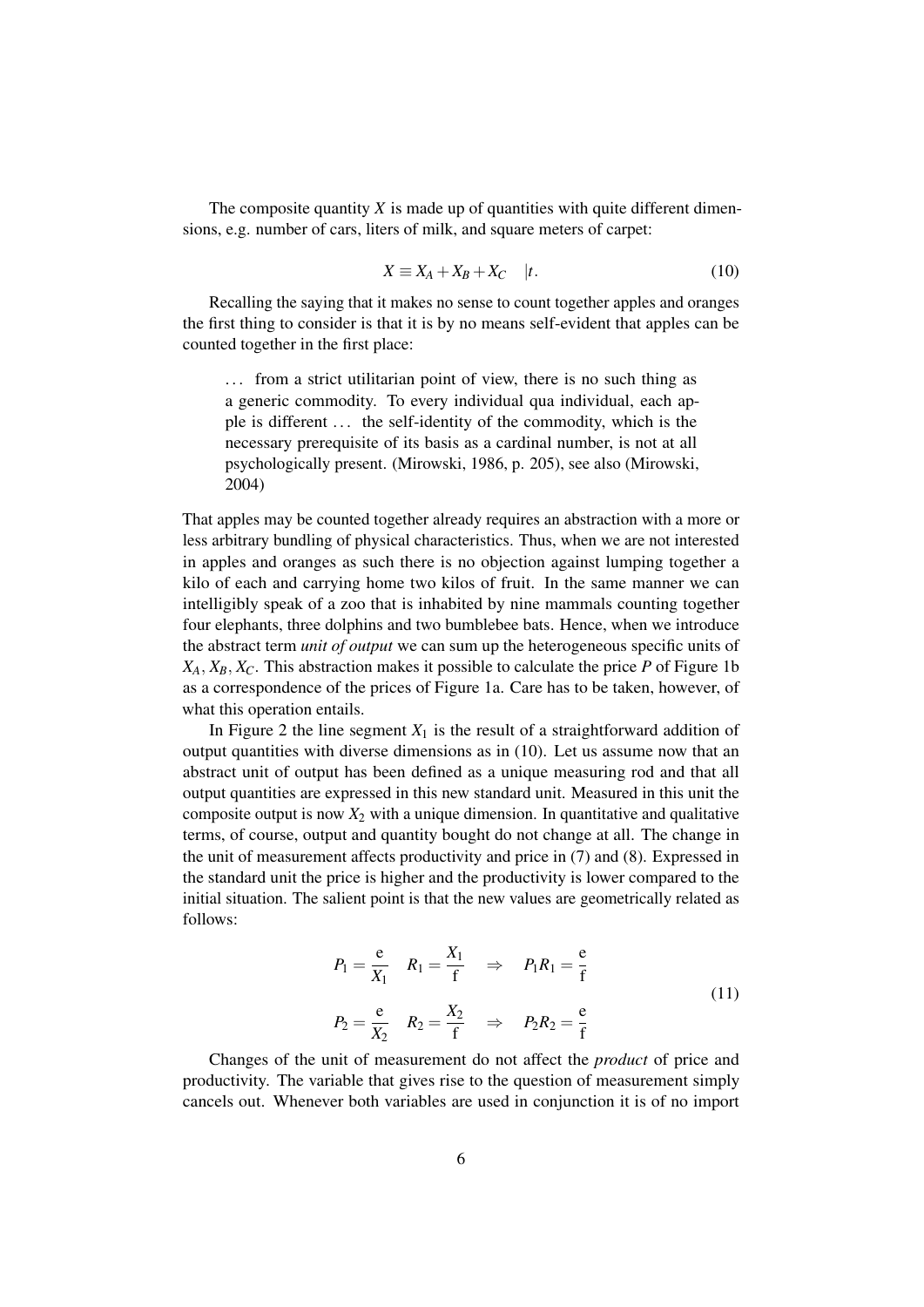

Figure 2: The product of price and productivity is invariant to changes of the unit of measurement

whether we add up heterogeneous or standardized output dimensions. As it happens this is mostly the case. As an example (6) can be rewritten as:

$$
\Delta Q_{fil} \equiv P_1 X_1 - W_1 L_1 \equiv P_1 R_1 L_1 \left( 1 - \frac{W_1}{P_1 R_1} \right) \quad \text{if} \quad O = X \quad |t. \tag{12}
$$

The profit of firm<sub>1</sub> in no way depends on the measurement of output units, despite the fact that both productivity and price vary with the chosen dimension of output. The crucial determinant of profit is the factor cost ratio  $\rho_F = \frac{W}{PR}$  which is unit-free, i.e. a rational number without dimension.<sup>1</sup> For each firm the factor cost ratio is unity, given the conditions enumerated in the foregoing. Therefore profit is zero. For the economy as a whole as given by the axioms the factor cost ratio is unity, too.

In sum: qualitative aggregation entails that for any microeconomic configuration in period *t* there exists a correspondence that is formally represented by the first three structural axioms.

# 3 Behavioral equilibrium as a limiting case

But there is something scandalous in the spectacle of so many people refining the analysis of economic states which they give no reason to suppose will ever, or have ever, come about. (?, p. 88)

 $\frac{1}{1}$  For the search of pure dimensionless constants in physics see (Mirowski, 2004, pp. 158-159)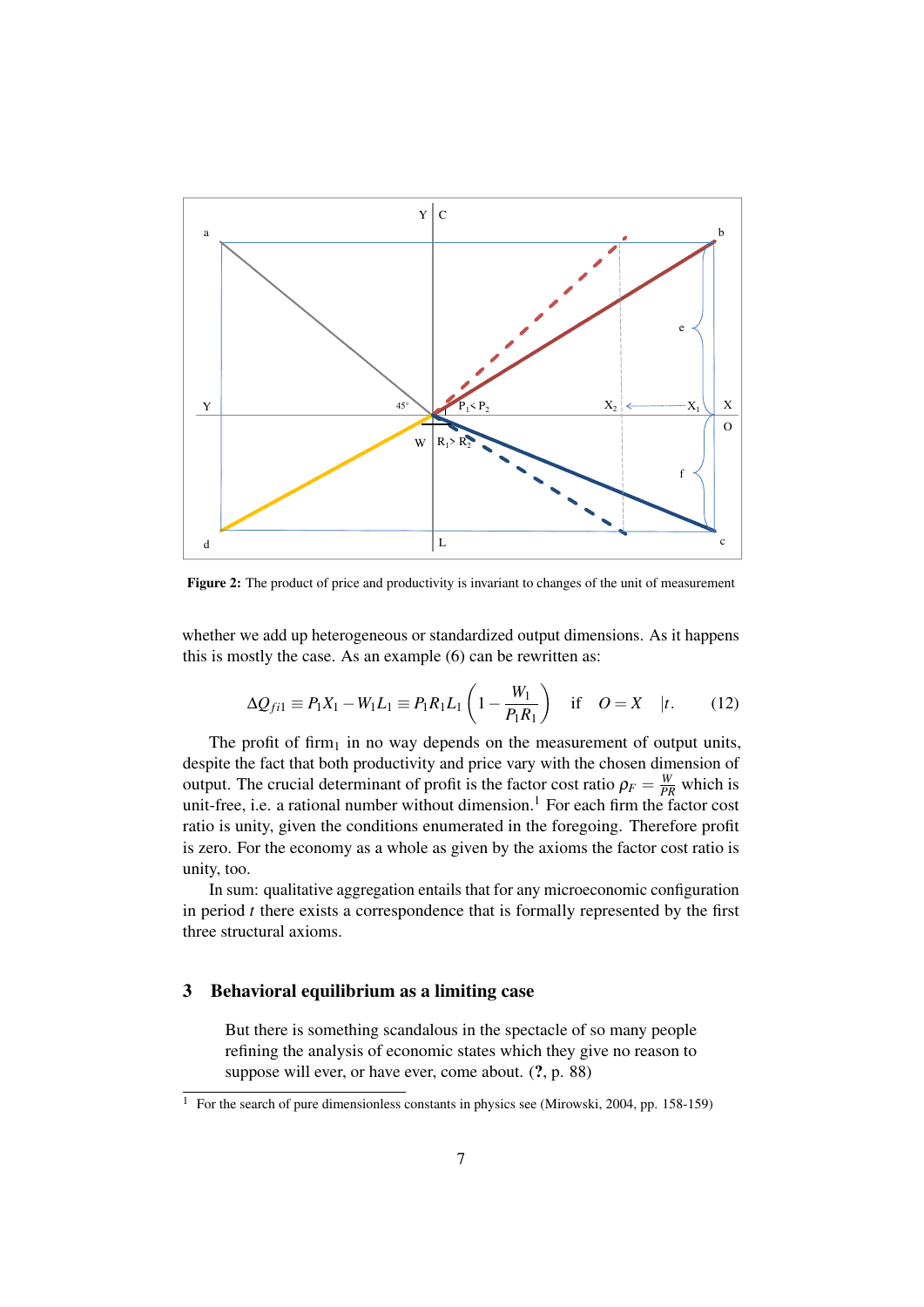Equilibrium is the pivotal conception in standard economics. It means, though, quite different things to different people. Weintraub (1991, p. 99-112) explored its varying images and definitions as an instant of a Wittgensteinian language game. Equilibrium may be regarded as a formal construct or a feature of the real world. The realists's critique of the mathematical conception is mostly in the spirit, if not always in the strong words, of Clower:

An intellectually respectable answer should consist of something more than tired clichés; observable economic events derive ultimately not from unspecified coordinating mechanisms, whether invisible hands, price systems, or neowalrasian "auctioneers", but . . . from definable actions of real people. (Clower, 1994, p. 806), see also (Chick and Dow, 2001)

The notion of equilibrium invokes a plethora of images: center of gravitation, natural state of rest, balance of opposing forces, best-of-all-worlds, mutual compatibility of individual plans, end of exchanges and readjustments, solution of a model, fixed point, attractor, entropy maximum, and, yes, justice<sup>2</sup> (Freeman, 2007), (Vilks, 1992), (Mirowski, 1989). The crucial point, though, is the identification of equilibrium with reality:

The partition of the nonnegative price-quantity space into equilibrium and disequilibrium points fosters a separation of interest, for nothing can really be said about most of the possible price–quantity configurations whatsoever, except that those pairs will not ever be wanted, desired, or observed. They stand outside analysis, outside economics, outside language. Equilibrium is real, for it is potentially observable. (Weintraub, 1991, p. 144)<sup>34</sup>

It deserves mention that no equilibrium has ever been observed (Hahn, 1980, p. 133). The comparison with the classical view provides a paradigmatic instance of the fact that formal progress is perfectly reconcilable with conceptual regress (?, pp. 79-96), (McCloskey, 1994, 133-145). The classical stance was distinctly dynamic:

<sup>&</sup>lt;sup>2</sup> "Commodities exchange  $\dots$  in proportion to the quantities of labour which have been expended to produce them: this is the law of value which Ricardo formulated, a law of equilibrium and justice." (Halévy, 1960, p. 343)

<sup>&</sup>lt;sup>3</sup> "So far as this limited sense of equilibrium is concerned it is true that we assume the economic system to be always in equilibrium. Nor is it unreasonable to do so. There is a sense in which current supplies and current demands are always equated in competitive conditions. Stocks may indeed be left in the shops unsold; but they are unsold because people prefer to take the chance of being able to sell them at a future date rather than cut prices in order to sell them now. . . . In this (analytically important) sense the economic system. . . . can be taken to be always in equilibrium." (Hicks, 1939, p. 131)

<sup>&</sup>lt;sup>4</sup> "The second possibility is *to define* equilibrium in such a way that it is always present. Of course it is possible to do this; any outcome can be considered an equilibrium in the sense that agents do what they do instead of doing something else. But such a treatment does not get us very far; the study of what happens when the optimizing plans of different agents are not compatible simply gets renamed as a study of moving equilibria rather than of disequilibrium." (Fisher, 1983, p. 7), original emphasis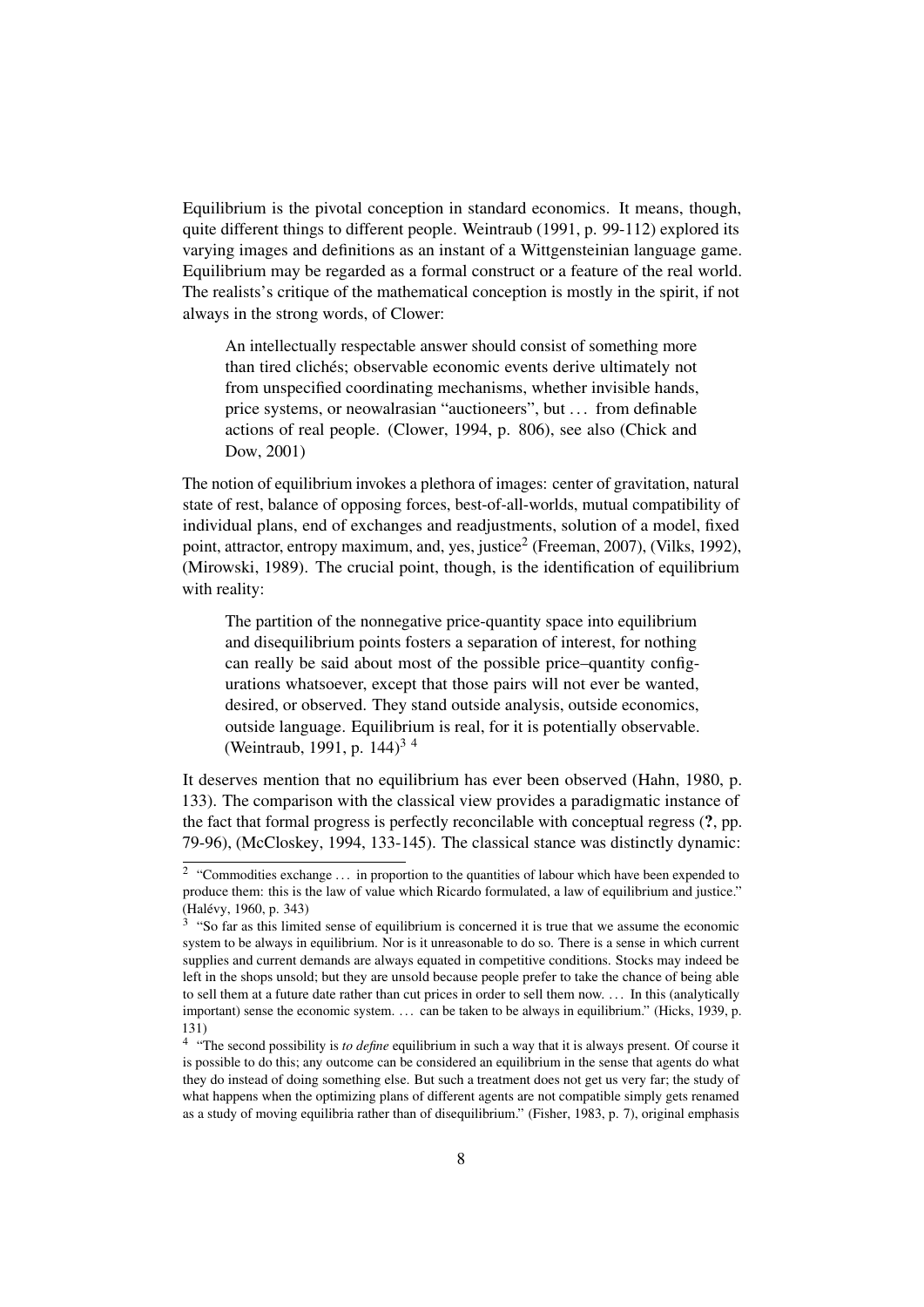One of the conditions oftenest dropped, when what would otherwise be a true proposition is employed as a premise for proving others, is the condition of time. It is a principle of political economy that prices, profits, wages &c. "always find their level;" but this is often interpreted as if it meant that they are always, or generally, *at* their level; while the truth is, as Coleridge epigrammatically expresses it, that they are always *finding* their level, "which might be taken as a paraphrase or ironical definition of a storm." (Mill, 2006, p. 807), original emphasis

Walras, to be sure, held roughly the same view with regard to general equilibrium:

Walras was aware that economic equilibrium does not occur in reality and that in the latter the conditions of his model are insufficiently satisfied  $\dots$ . His proof of existence – at least the attempt to do so – is purely mathematical, namely, of a unique solution of his system of equations. (Klant, 1988, p. 93)

Equilibrium made its appearance in the history of economics only in the midnineteenth century and has undergone extensive revisions in the twentieth century. In this process standard economics 'has lost any claim to having a unique and determinate notion of equilibrium' (Mirowski, 1981, p. 606). In sum: there is a conspicuous lack of good reasons for taking equilibrium as the 'central organizing idea' (Hahn) of theoretical economics. To the contrary:

It is erroneous to posit some equilibrium position – as if it were transcendental, self-subsistent, and commanding – and then consider certain phenomena as disturbances or deviations from it. (Samuels, 1997, p. 78)

The structural axiomatic approach is different from any partial or general equilibrium approach as it does not refer to human behavior or to imaginary market forces that move the economy toward a distinct state either simultaneously or in the undefined long run. To exclude human behavior from the set of structural axioms does, however, not imply that it is excluded from a comprehensive analysis. It is, in a second step, consistently connected with the structural axiom set via an own formal interface (for details see 2011b).

This all said, it is now assumed that, given their preferences, all agents are in their Pareto-optimal position with regard to the structure of wage rates and prices in Figure 1a. This marginalistic behavioral equilibrium has the following properties: overall market clearing, i.e.  $X_{ABC} = O_{ABC}$ , budget balancing, i.e.  $C = Y$ , and zero profit in each firm.

The coordinates of the points *a*, *b*, *c*, *d* in Figure 1b are identical with those in Figure 1a. This implies that the complex conditions of the marginalistic behavioral equilibrium can be mapped onto the geometrical representation of the first three axioms. There is a loss of detailed information but this is not necessarily a disadvantage because for many theoretical questions theses details are not of interest.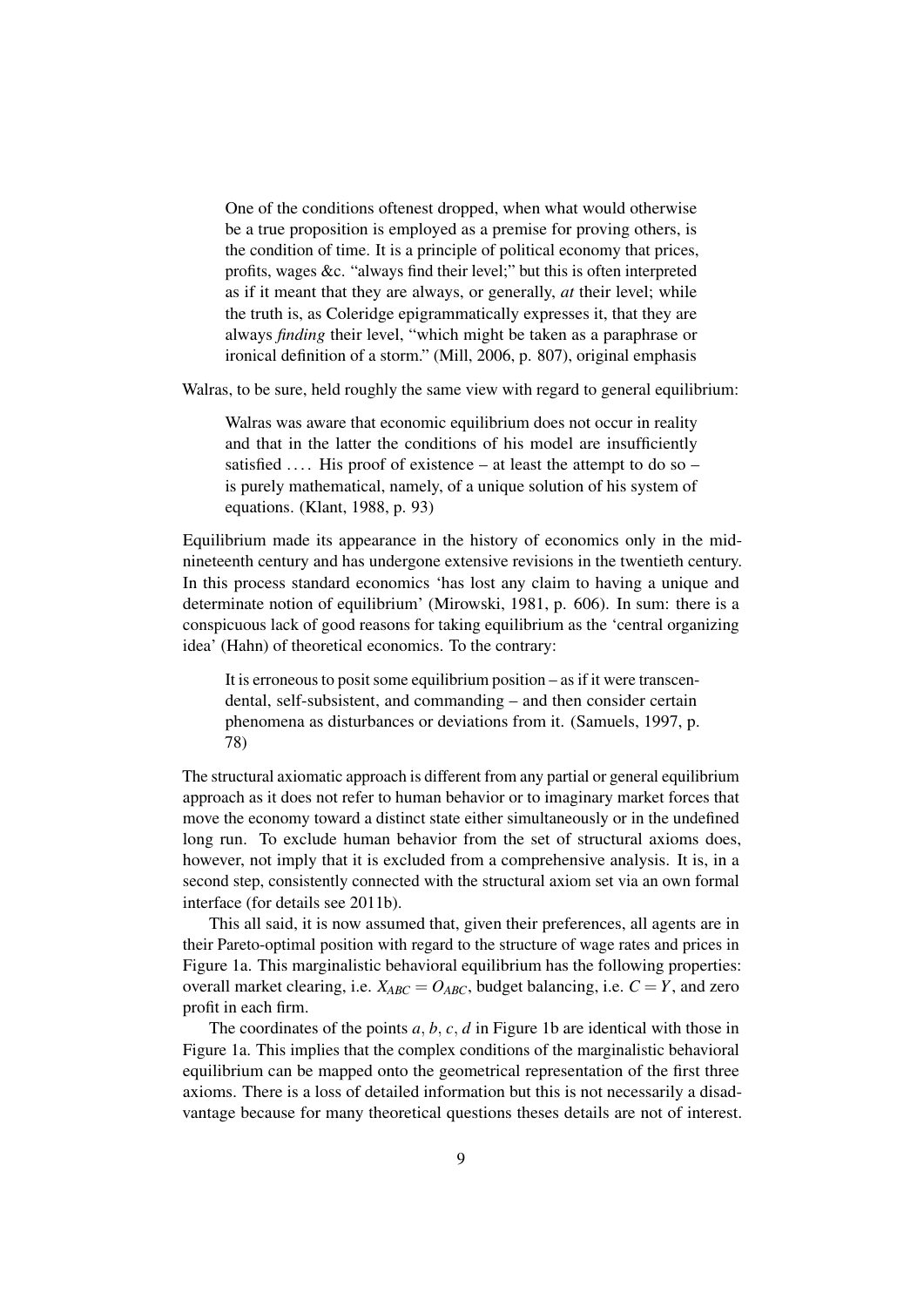In these cases the detailed structure of the marginalistic behavioral equilibrium is implicitly present in the structural axiom set and remains in the background.

The purely geometrical relation between the familiar demand–supply schedules of the product market and the 3rd axiom is visualized in Figure 3. It is important to note, however, that the 3rd quadrant is only a part of the whole picture which is given with the complete structural axiom set. Hence Figure 3 has to be taken as a geometrical bridge to the familiar textbook representations of markets. Formally the demand–supply schedules of the product market are redundant in a structural axiomatic analysis.



Figure 3: Geometrical relation between the demand–supply schedules and the 3rd axiom

The correspondence that is established with the mapping holds also when the agents are *not* in their marginalistic behavioral equilibrium given their preferences and the structure of wage rates and prices. *All* microeconomic states can be mapped onto the first three axioms. This has important consequences for the relation between the structure-centric axiomatic analysis and the behavior-centric standard analysis. The pairing of structural supersymmetry and marginalistic behavioral equilibrium demonstrates that the former is an objective conception that does not exclude the latter but, by the same token, is by no means restricted to it. Seen from the structural axiomatic perspective a marginalistic general equilibrium is a limiting case. The structural axiom set is truly general.

Aggregation amounts to a surjection of the microeconomic details onto the axiom set that is perfectly neutral with regard behavioral assumptions which purportedly explain how the microeconomic state came to pass. This mapping is always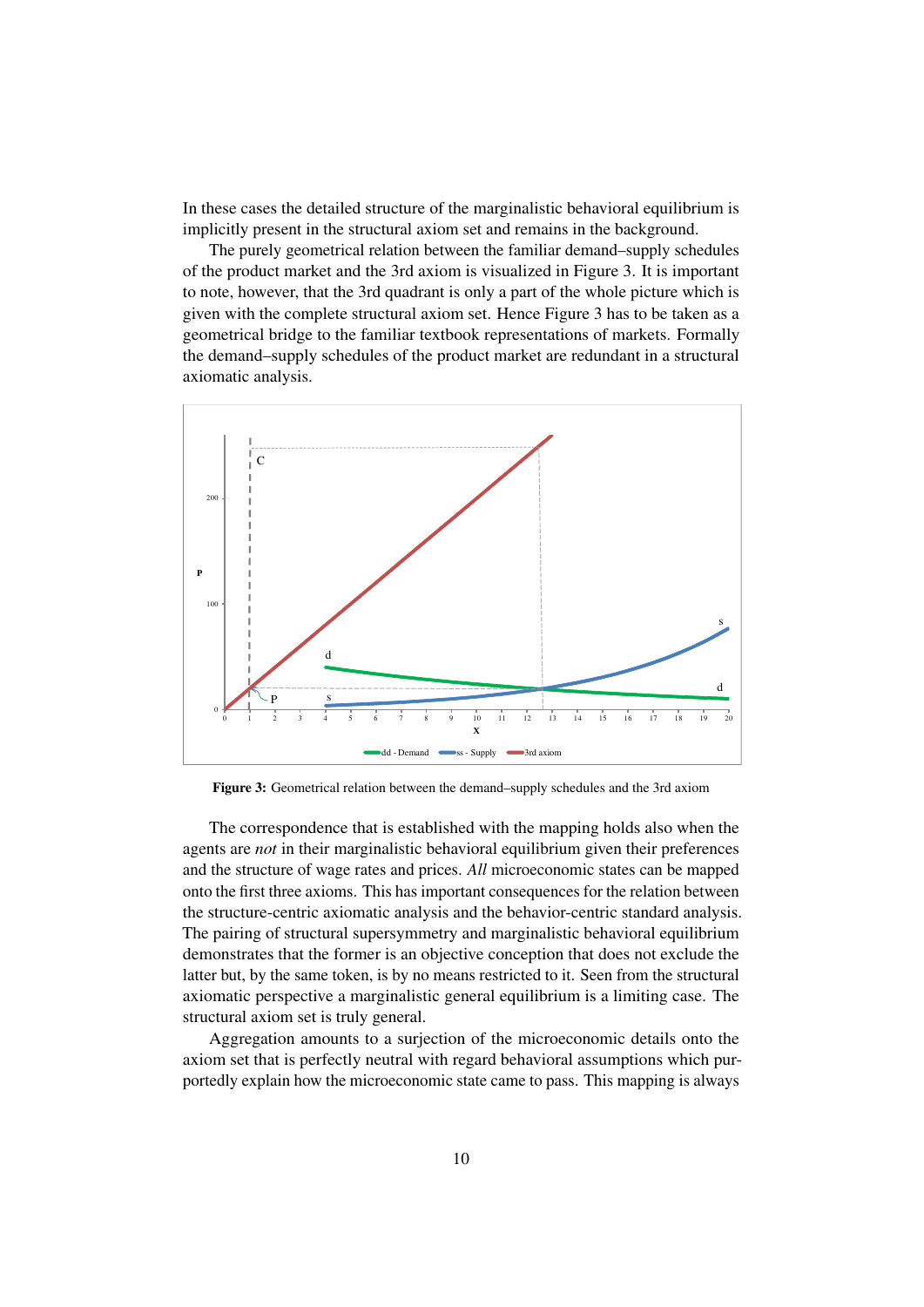feasible regardless of whether the explanation of the microeconomic state is true or false (cf. Mirowski, 2006).

Now, marginalistic behavioral equilibrium comes in two temporal forms. Simultaneity is the standard form and it plainly has no counterpart in reality (Boland, 1978, pp. 243-244). However, simultaneous behavioral equilibrium may be reinterpreted as an one-period equilibrium with a conveniently chosen period length. The second temporal form has been originally developed by Hicks:

By using the week, we become able to treat a process of change as consisting of a series of temporary equilibria; this enables us still to use equilibrium analysis in the dynamic field. (Hicks, 1939, p. 127)

Hicks's conception has a family resemblance with the structural axiomatic period analysis. It is clearly but one possible interpretation of general equilibrium and not the most popular anyway (Kirman, 2006, p. 256). The fundamental crux of any interpretation is, of course, the incongruity of the notion of simultaneity and the notion of a finite period length, that is, the conceptualization of time:

The notion of time is so primitive and basic an element in man's experience that its neglect by much economic theory constitutes an incredible puzzle. This puzzle is attributable, perhaps, to the almost irresistible lure of formalism – particularly one that cannot adequately handle time. (Rizzo, 1979, p. 1)

### 4 Temporal aggregation

Aggregation is also about the formal relations between the values of the variables of the axiom set over an arbitrary number of periods and the resulting values for all periods taken together. Just in the same manner as in Section 2 the differentiated geometrical representation of a given number of periods – instead of a given number of firms – can be mapped onto the elementary geometrical representation of the axioms that relate now to a longer period. Figure 4 shows the development over three periods (again without distributed profits).

The slopes of the respective line segments in the 1st to 3rd quadrant represent different wage rates *W*, productivities *R* and prices *P* for consecutive periods. In the first – innermost – period consumption expenditures *C* are greater than total income *Y* and the quantity bought *X* is greater than output *O*, i.e. the household and the business sector draw on existing stocks of money and products which have been here left out of the picture (for details see 2011a). Asymmetry prevails, just as in the real world. The differences of the flow magnitudes are represented by the line segments between the arrows on the horizontal and vertical axis. In period<sub>2</sub> total income exceeds consumption expenditures and output is greater than the quantity bought. In period<sub>3</sub> consumption expenditures are again greater than income but output and quantity bought are equal, i.e.  $X_3 = O_3$  and  $C_3 > Y_3$ .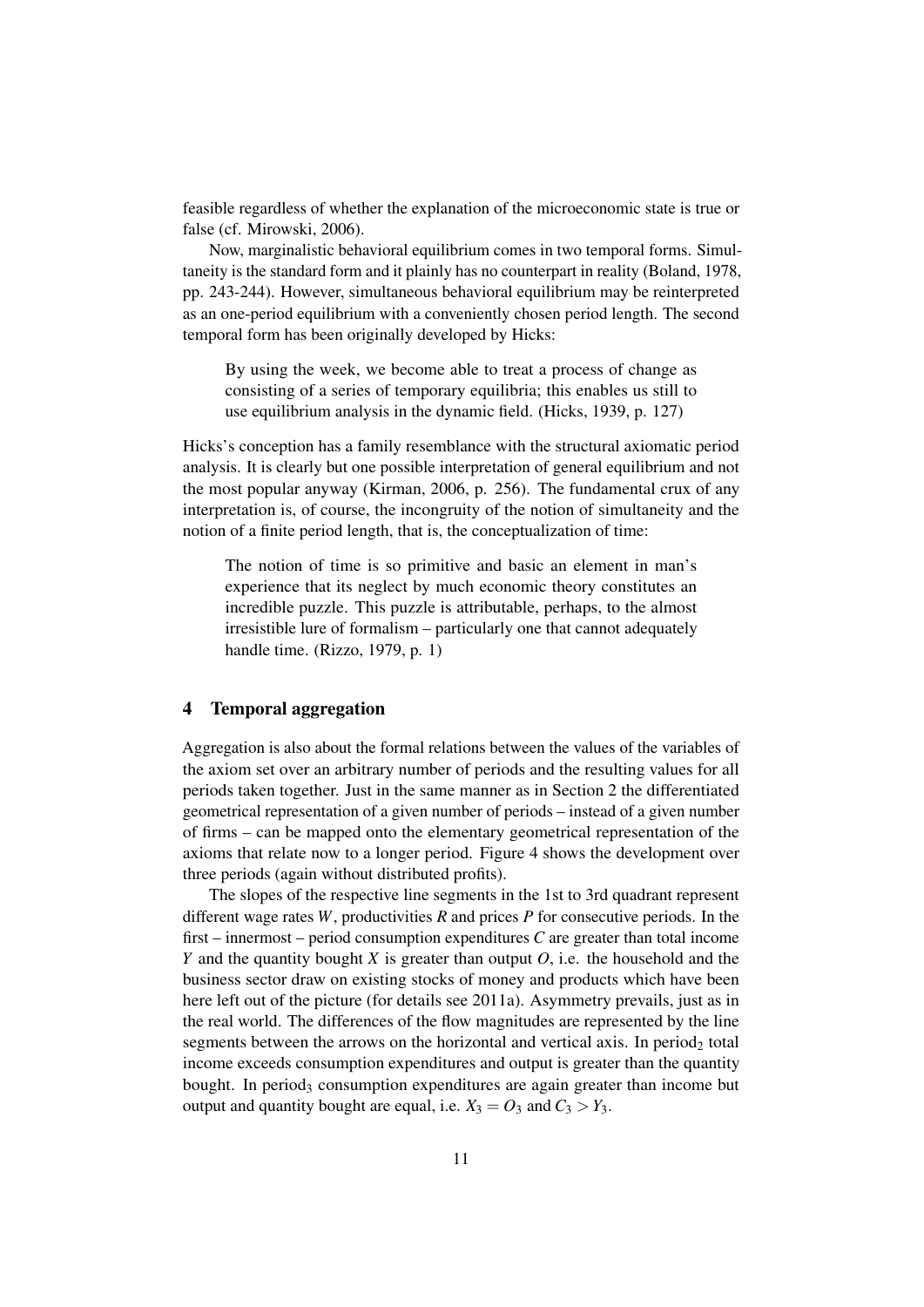

Figure 4: Temporal aggregation of three asymmetric periods with supersymmetry for all periods taken together

The coordinates of the points  $a, b, c, d$  are the endpoints of the development over three periods. Since for each period the new origin is given by the endpoint of the previous period the three periods  $t_1, t_2, t_3$  can be geometrically added up to one longer period *t* with identical end coordinates *a*, *b*, *c*, *d*. The diverse line segments in each quadrant lead to the same end points as the respective straight lines. This implies that the actual conditions in each period can be mapped onto the geometrical representation of the first three axioms that now refer to the longer period *t*. The geometrical summation over three periods results in this special case in supersymmetry for the longer period. Hence saving and dissaving as well as the increase and decrease of the stock of products cancel out over the longer time span. The question of how this outcome comes about is left open here because it requires the introduction of behavioral assumptions (for details see 2011b).

The equations that perform the mapping are the same as in Section 2 with the difference that the output is here taken as homogeneous over all periods. So when we start with the Hicksean week as shortest meaningful period length we can map the 52 detailed weekly representations onto the axiom set that relates to a year and then map ten of them onto that of a decennium. The graphics always look the same but for the scales on the axes. This holds for each discrete period length. There is, again, a loss of detailed information about each single period but this is not a disadvantage when a bird's eye view is needed. There is a consistent sequence of periods between the short and the long run that is summed up by mapping. As Kalecki put it: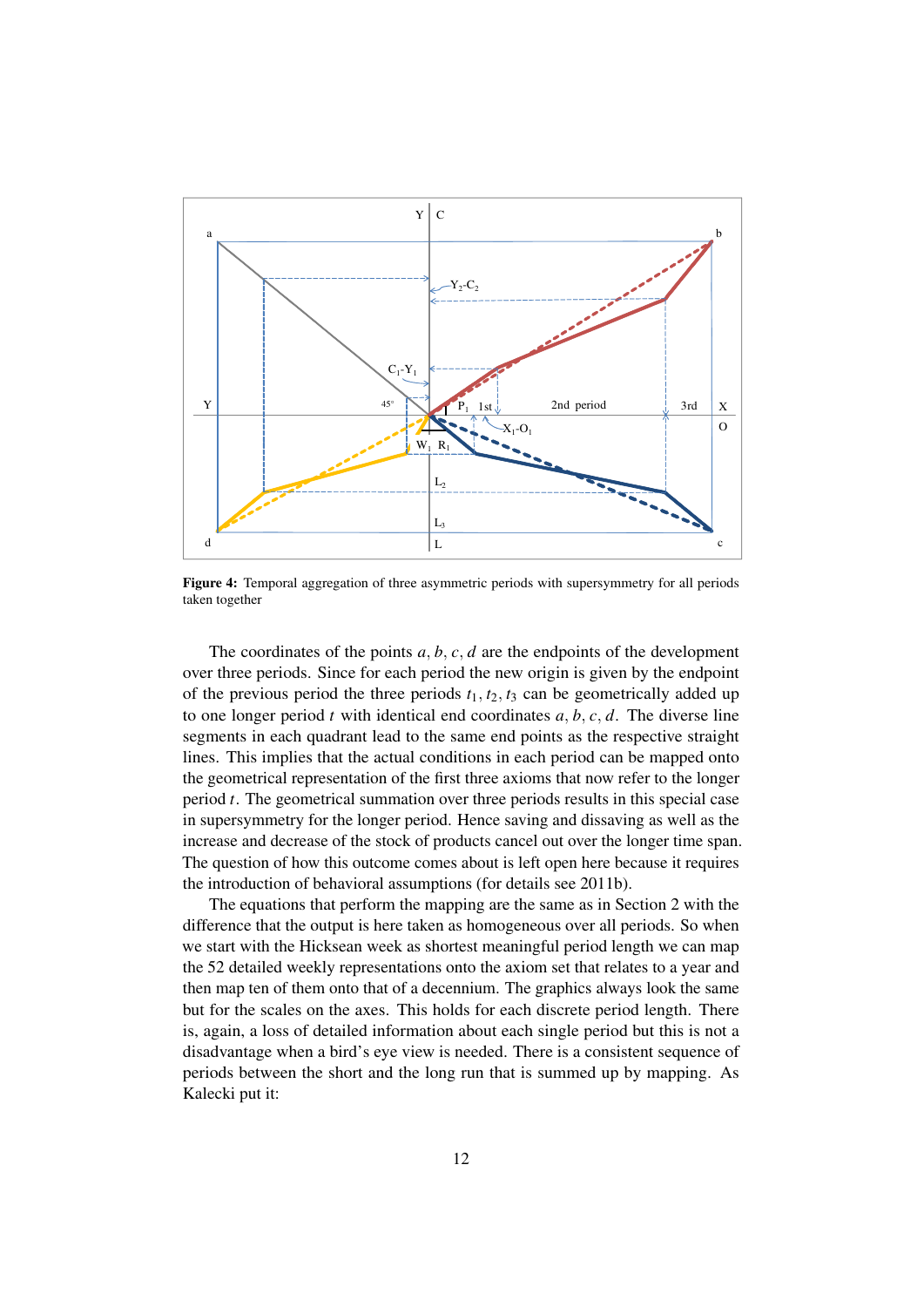In fact, the long-run trend is but a slowly changing component of a chain of short-period situations, it has no independent entity; . . . (Kalecki, 1971, p. 165)

By their respective endpoints the shorter periods are truly preserved as these endpoints are the starting points for the next step in the development of the economy. The first property to emphasize is that the geometrical representation of the axiom set is self-similar over time. If we could draw an analogue to Figure 4 from the beginning to the end of the economy it would inevitably turn out to be supersymmetric. The second important property is that it is possible to employ Figure 1a in each period of Figure 4. That means that temporal aggregation implies qualitative aggregation.

It is, in principle, possible to shrink the period to an infinitesimal length and thus to perform the formal transition to a continuous analysis. This, indeed, is a quite separate line of inquiry that is not pursued further here.<sup>5</sup>

Temporal aggregation is about the formal relations between the values of the variables of the axiom set for an arbitrary number of periods and the resulting values for all periods taken together. The axiom set has the property that its geometrical representation is self-similar over time, and that means, that it is independent of the chosen period length. Qualitative and temporal aggregation entails that the elementary axiom set is applicable independently of the underlying microeconomic details and independently of the chosen period length.

# 5 Conclusion

The two main results Part (II) of the structural axiomatic analysis are:

• Qualitative aggregation entails that for any microeconomic state in period *t* there exists a correspondence that is formally represented by the first three structural axioms.

<sup>&</sup>lt;sup>5</sup> "By the early 1920s Niels Bohr and a few other physicists suspected that elementary processes in a world of discontinuous entities and states might, as a matter of principle, not allow for a continuous description in space and time ...." (Gingerezer et al., 1997, p. 174)

<sup>&</sup>quot;The Greek philosopher Zenon of Elea had already demonstrated the impossibility of dividing the infinite flow of space and time into infinitesimally small parts. . . . The methods of calculus are legitimate in mathematics. However, their application to real situations in economics and elsewhere leads to the negation of the basic existential dichotomy of the finite and the infinite." (Weisskopf, 1955, p. 212)

<sup>&</sup>quot;... physics cannot be based on continous structures." (Brown, 2011, p. 630)

<sup>&</sup>quot;For mathematicians anything goes (other than contradictions). Mathematicians will assume a variable can achieve an infinite or infinitesimal value in order to provide some logically necessary conclusion. But infinities and infinitesimals in the real world are impossible *by definition*." (Boland, 2003, p. 87), original emphasis

<sup>&</sup>quot;. . . to walk on firm ground we must start with a finite duration." (Georgescu-Roegen, 1971, p. 214)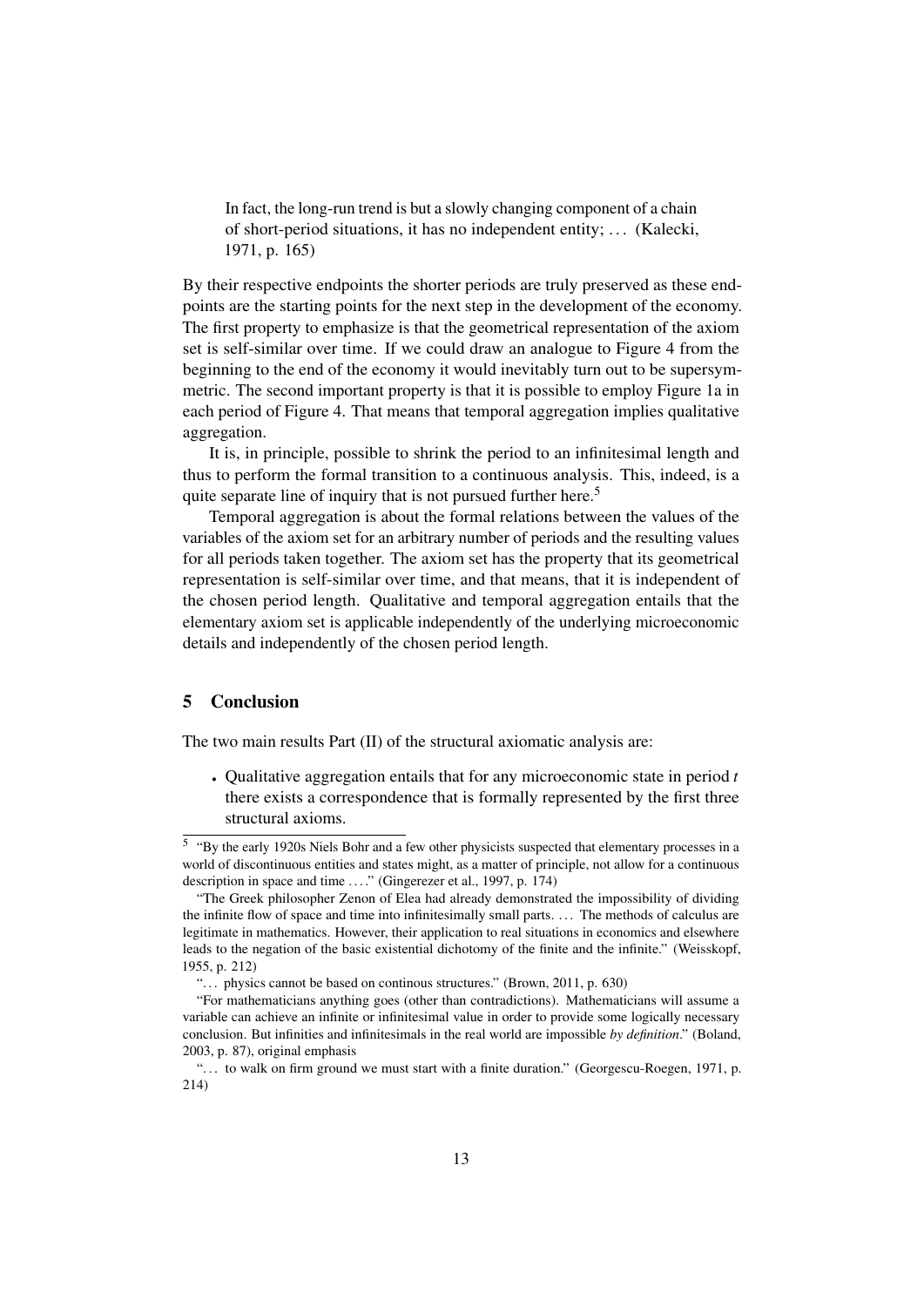• Temporal aggregation entails that the structural axiom set is applicable independently of the underlying microeconomic details and independently of the chosen period length.

The structural axiom set is self-similar with regard to the differentiation of the household and business sector as well as to the sequencing of time.

# References

- Boland, L. A. (1978). Time in Economics vs Economics in Time. *Canadian Journal of Economics*, 11(2): 240–262. URL http://www.jstor.org/stable/134347.
- Boland, L. A. (2003). *The Foundations of Economic Method. A Popperian Perspective.* London, New York, NY: Routledge, 2nd edition.
- Brown, K. (2011). *Reflections on Relativity*. Raleigh, NC: Lulu.com.
- Chick, V., and Dow, S. (2001). Formalism, Logic and Reality: A Keynesian Analysis. *Cambridge Journal of Economics*, 25: 705–721.
- Clower, R. W. (1994). Economics as an Inductive Science. *Southern Economic Journal*, 60(4): 805–814.
- Fisher, F. M. (1983). *Disequilibrium Foundations of Equilibrium Economics*. Cambridge, New York, NY, etc.: Cambridge University Press.
- Freeman, A. (2007). Heavens Above: What Equilibrium Means for Economics. In V. Mosini (Ed.), *Equilibrium in Economics*, pages 240–260. London, New York, NY: Routledge.
- Georgescu-Roegen, N. (1971). *The Entropy Law and the Economic Process*. Cambridge, MA: Cambridge University Press.
- Gingerezer, G., Swijtink, Z., Porter, T., Daston, L., Geatty, J., and Krüger, L. (1997). *The Empire of Chance*. Cambridge: Cambridge University Press.
- Hahn, F. H. (1980). General Equilibrium Theory. *Public Interest. Special Issue: The Crisis in Economic Theory*, pages 123–138.
- Halévy, E. (1960). *The Growth of Philosophic Radicalism*. Boston, MA: Beacon Press.
- Hicks, J. R. (1939). *Value and Capital*. Oxford: Clarendon Press, 2nd edition.
- Kakarot-Handtke, E. (2011a). Primary and Secondary Markets. *SSRN Working Paper Series*, 1917012: 1–25. URL http://ssrn.com/abstract=1917012.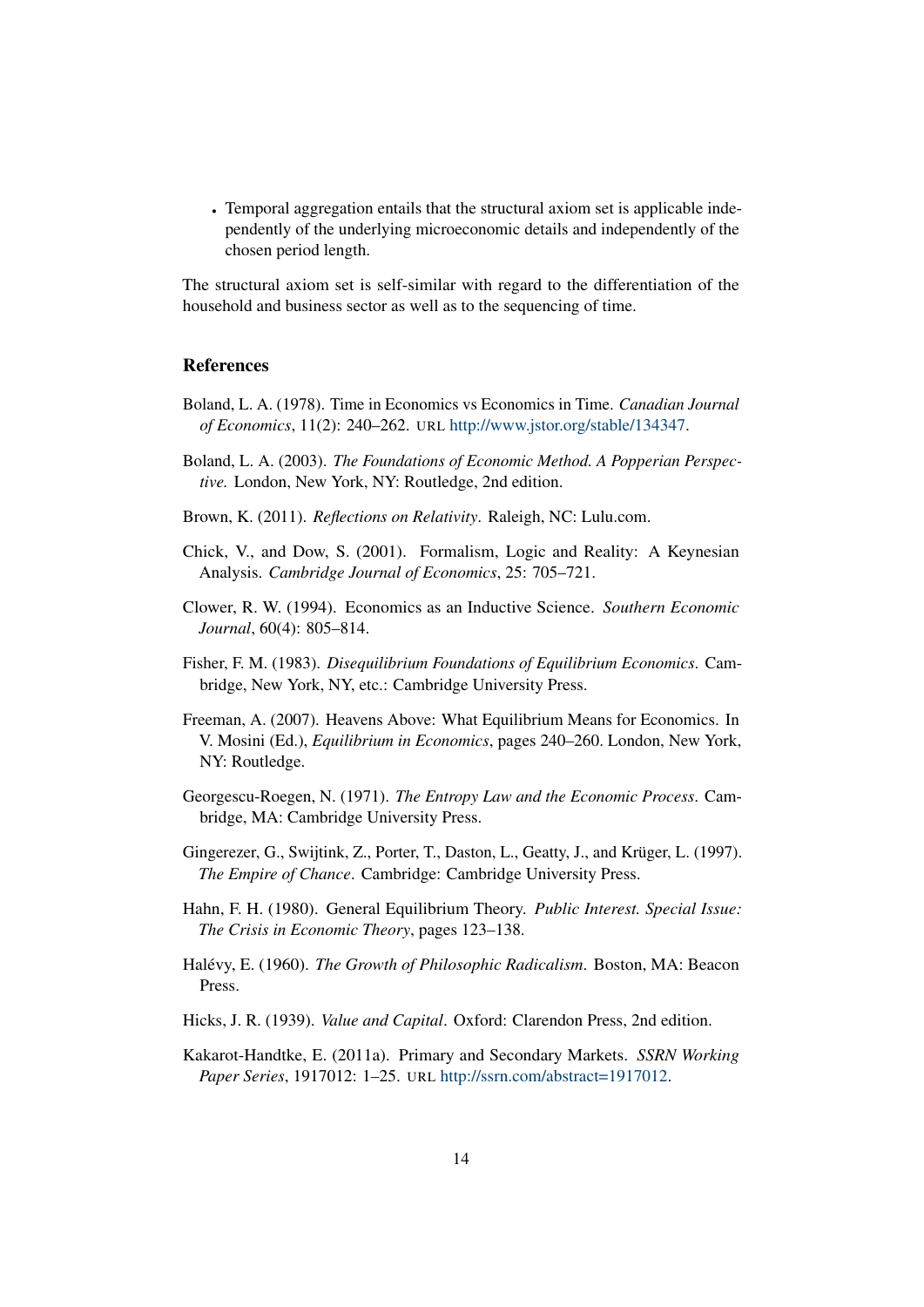- Kakarot-Handtke, E. (2011b). The Propensity Function as General Formalization of Economic Man/Woman. *SSRN Working Paper Series*, 1942202: 1–28. URL http://ssrn.com/abstract=1942202.
- Kakarot-Handtke, E. (2011c). The Pure Logic of Value, Profit, Interest. *SSRN Working Paper Series*, 1838203: 1–25. URL http://ssrn.com/abstract=1838203.
- Kakarot-Handtke, E. (2012). Geometrical Exposition of Structural Axiomatic Economics (I): Fundamentals. *SSRN Working Paper Series*, 2060073: 1–21. URL http://ssrn.com/abstract=2060073.
- Kalecki, M. (1971). *Selected Essays on the Dynamics of the Capitalist Economy 1933-1970*, chapter Trend and the Business Cycle, pages 165–183. Cambridge, New York, NY, Melbourne: Cambridge University Press.
- Kirman, A. (2006). Demand Theory and General Equilibrium: From Explanation to Introspection, a Journey down the Wrong Road. In P. Mirowski, and D. W. Hands (Eds.), *Agreement on Demand: Consumer Theory in the Twentieth Century*, pages 246–280. Durham, NC, London: Duke University Press.
- Klant, J. J. (1988). The Natural Order. In N. de Marchi (Ed.), *The Popperian Legacy in Economics*, pages 87–117. Cambridge: Cambridge University Press.
- McCloskey, D. N. (1994). *Knowledge and Persuation in Economics*. Cambridge: Cambridge University Press.
- Mill, J. S. (2006). *A System of Logic Ratiocinative and Inductive. Being a Connected View of the Principles of Evidence and the Methods of Scientific Investigation*, volume 8 of *Collected Works of John Stuart Mill*. Indianapolis, IN: Liberty Fund. (1843).
- Mirowski, P. (1981). Is There a Mathematical Neoinstitutional Economics? *Journal of Economic Issues*, 15(3): 593–613. URL http://www.jstor.org/stable/4225064.
- Mirowski, P. (1986). Mathematical Formalism and Economic Explanation. In P. Mirowski (Ed.), *The Reconstruction of Economic Theory*, pages 179–240. Boston, MA, Dordrecht, Lancaster: Kluwer-Nijhoff.
- Mirowski, P. (1989). The Rise and Fall of the Concept of Equilibrium in Economic Analysis. *Louvain Economic Review*, 55(4): 447–468. URL http://www.jstor.org/ stable/40723905.
- Mirowski, P. (2004). *The Effortless Economy of Science?*, chapter Looking for Those Natural Numbers: Dimensionless Constants and the Idea of Natural Measurement, pages 147–168. Durnham, London: Duke University Press.
- Mirowski, P. (2006). Twelve Theses Concerning the History of Postwar Neoclassical Price Theory. In P. Mirowski, and D. W. Hands (Eds.), *Agreement on*